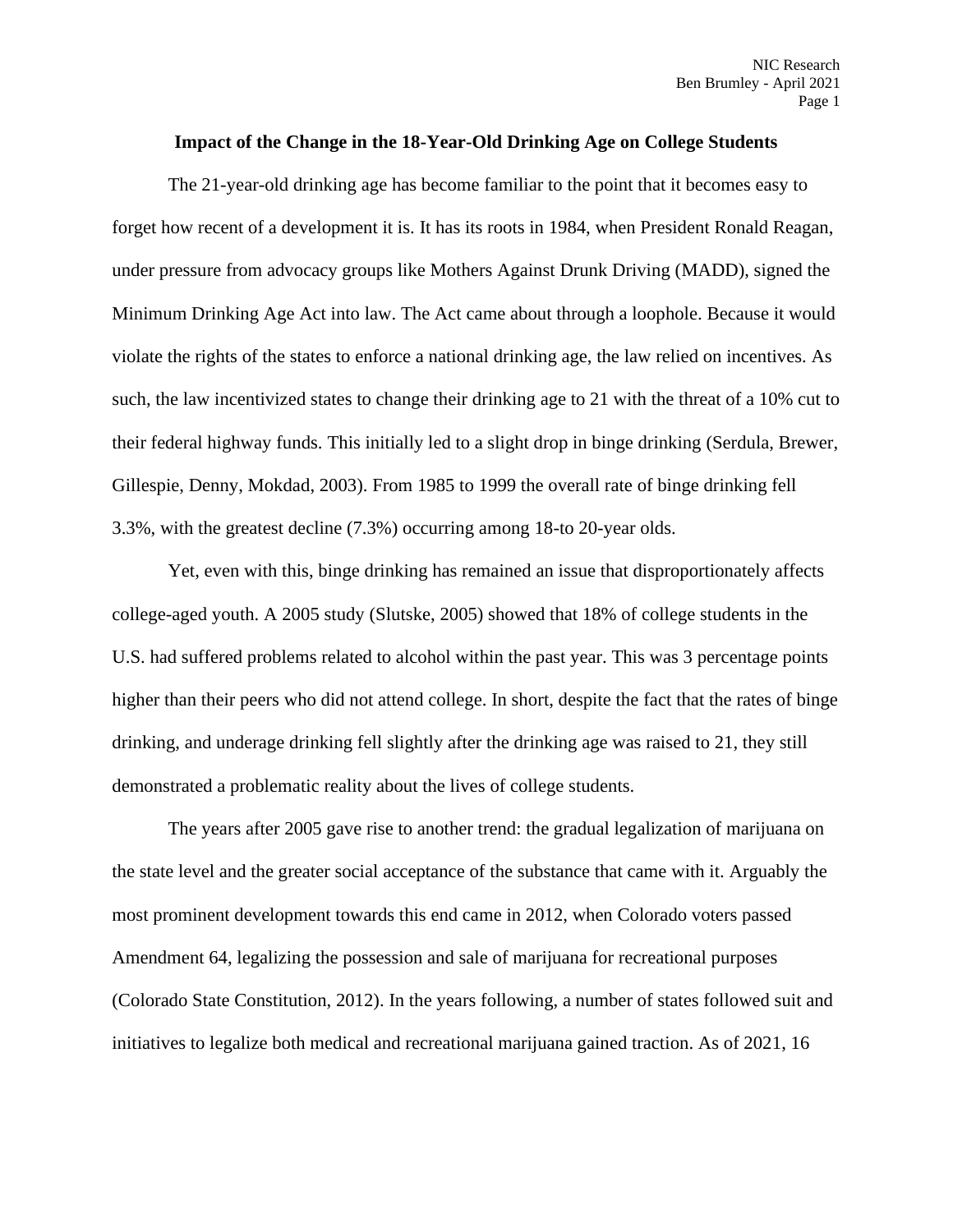states, Washington D.C., and two U.S. Territories have legalized recreational marijuana and 35 states have approved medical marijuana (Rense, 2021).

Alongside this wellspring of legalization and decriminalization has come greater cultural acceptance of marijuana as well as an increased rate of usage, particularly among college-aged youth. This fact has interesting implications when placed in the context of the aforementioned problem with binge drinking. The studies conducted regarding these concerns have primarily focused on the prevalence of alcohol abstinence, the rate of marijuana use itself, and the co-use of marijuana and alcohol.

The two most intriguing trends to emerge from these studies were an increase in marijuana use and an increase in alcohol abstinence. According to a study by the University of Michigan and Texas State University (McCabe, Arterberry, and Dickinson, 2020), alcohol abstinence among college students increased from 20% in 2002 to 28% in 2018. Alongside the increase in abstinence came a notable decrease in alcohol addiction, with the rate of alcohol use disorder in 2018 being about half of what it was in 2002. With this decrease in alcohol use and



addiction came an increase in marijuana use. According to the same study, marijuana use among both college students and non-college students aged 18-22 increased from roughly 33% in 2002 to 37% in 2018. A third statistic, regarding the co-use of marijuana and alcohol, reported a 6% increase in the same time interval (Romero,

2020).

Some may consider these findings (decrease in binge drinking with rise in marijuana use) a positive. However, the long-term effects of marijuana use remain unknown. What we do know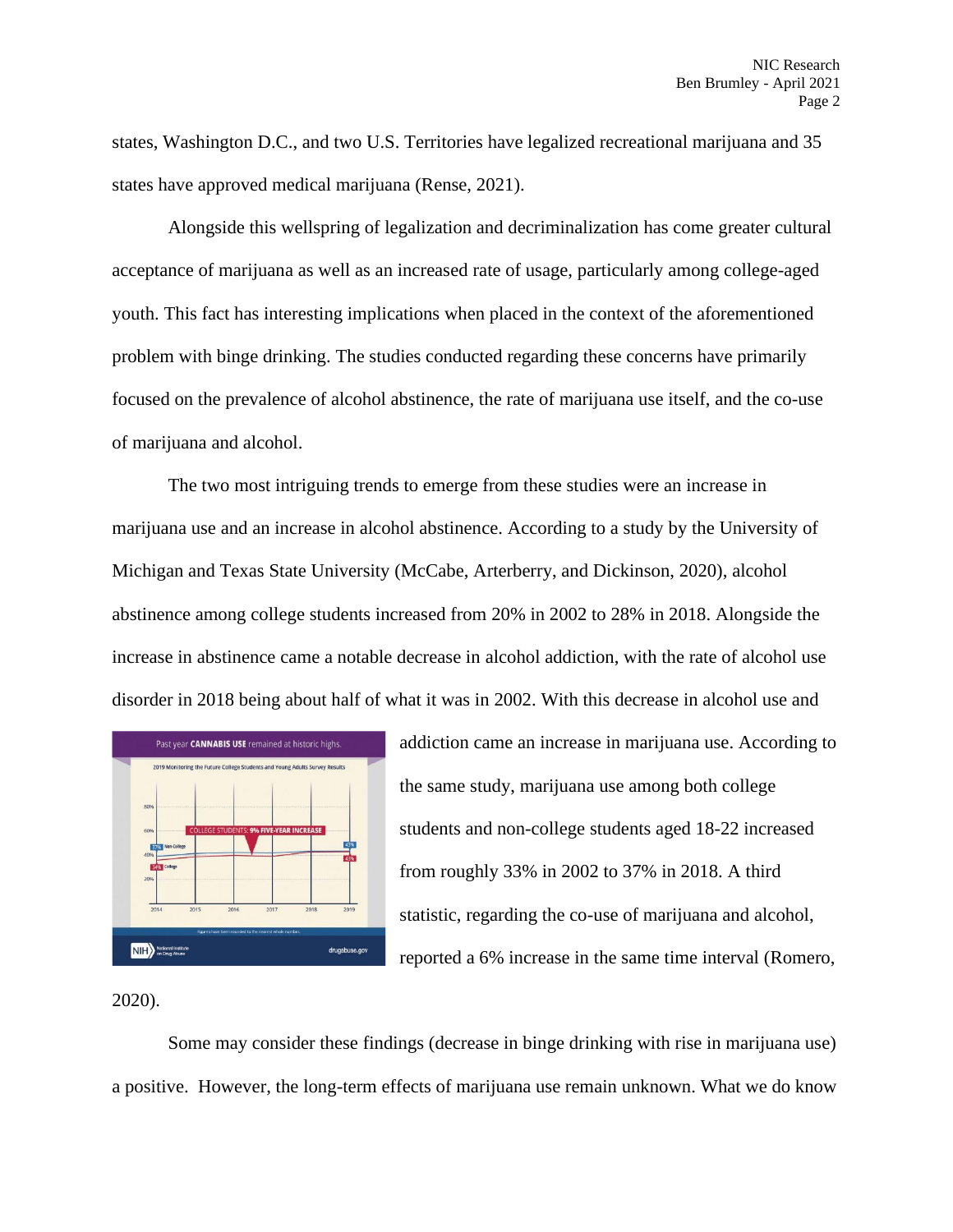is that marijuana affects brain development. When people begin marijuana use as teenagers, the drug may impair thinking, memory, and learning functions linked to how the brain builds connections for these functions.

A recent study involving researchers in both New Zealand and the US (as longer-term effects could be studied in New Zealand due to legalization at an earlier time than seen in the US) found that people who started smoking marijuana heavily in their teens lost an average of eight IQ points between the ages of 13 and 38. The lost cognitive abilities did not fully return for those who stopped use an adults (2012).

A second study on twins who used marijuana showed a significant decline in general knowledge and verbal ability (equivalent to a four-point IQ difference) between pre-teen and early adulthood years.

What we do know is that there has been an increase in marijuana usage that has correlated both with an increase in alcohol abstinence and co-use of marijuana and alcohol. When these statistics are placed alongside those reporting the steady decrease in binge drinking, a pattern becomes clear. Since the drinking age has been lifted to 21 and since initiatives for marijuana legalization have gained traction, there has been a decided decrease in alcohol use among the youth in favor of marijuana use.

In sum, these statistics demonstrate that there has been an increase in marijuana usage that has correlated both with an increase in alcohol abstinence and co-use of marijuana and alcohol. When these statistics are placed alongside those reporting the steady decrease in binge drinking, a pattern becomes clear. Since the drinking age has been lifted to 21 and since initiatives for marijuana legalization have gained traction, there has been a decided decrease in alcohol use among the youth in favor of marijuana use.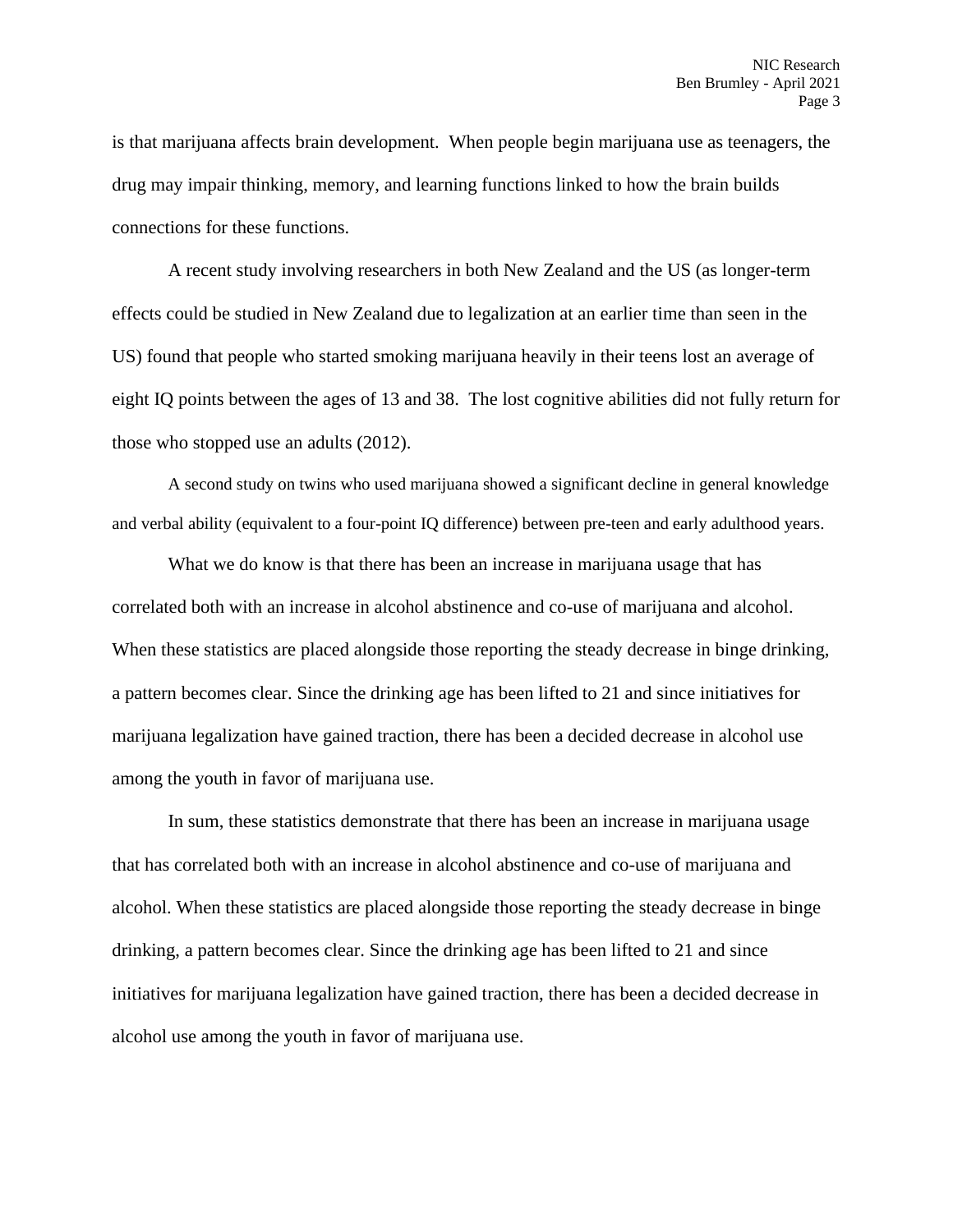In light of these developments, a number of concerns still remain over whether raising the legal drinking age to 21 has even had the positive ramifications that have been touted by its supporters. Advocates such as John McCardell Jr., former president of Middlebury College and the University of the South (Sewanee), have argued that keeping the drinking age at 21 has not resulted in a net benefit (McCardell, Jr. 2012). McCardell, Jr. argues that it would be far more beneficial to adopt practices such as issuing learner's permits to 18-year-olds, which would allow them to drink while still having some form of accountability. He argues that trends that have remained in spite of the raising of the drinking age to 21, such as the continued problem of binge drinking among college students, may have their root in the fact that the current system infantilizes those under 21. As he puts it, these college-aged students are aware that "a law perceived as unjust, a law routinely violated, can over time breed disrespect for law in general."

In sum, the decades since the raising of the drinking age have borne witness to a myriad of intriguing trends among college students. Binge drinking, while still an existent problem, has generally decreased. Marijuana has begun to overtake alcohol as the substance of choice, in part correlating with an increase in abstinence from alcohol use. Advocates have continued to question the effectiveness of the current drinking age.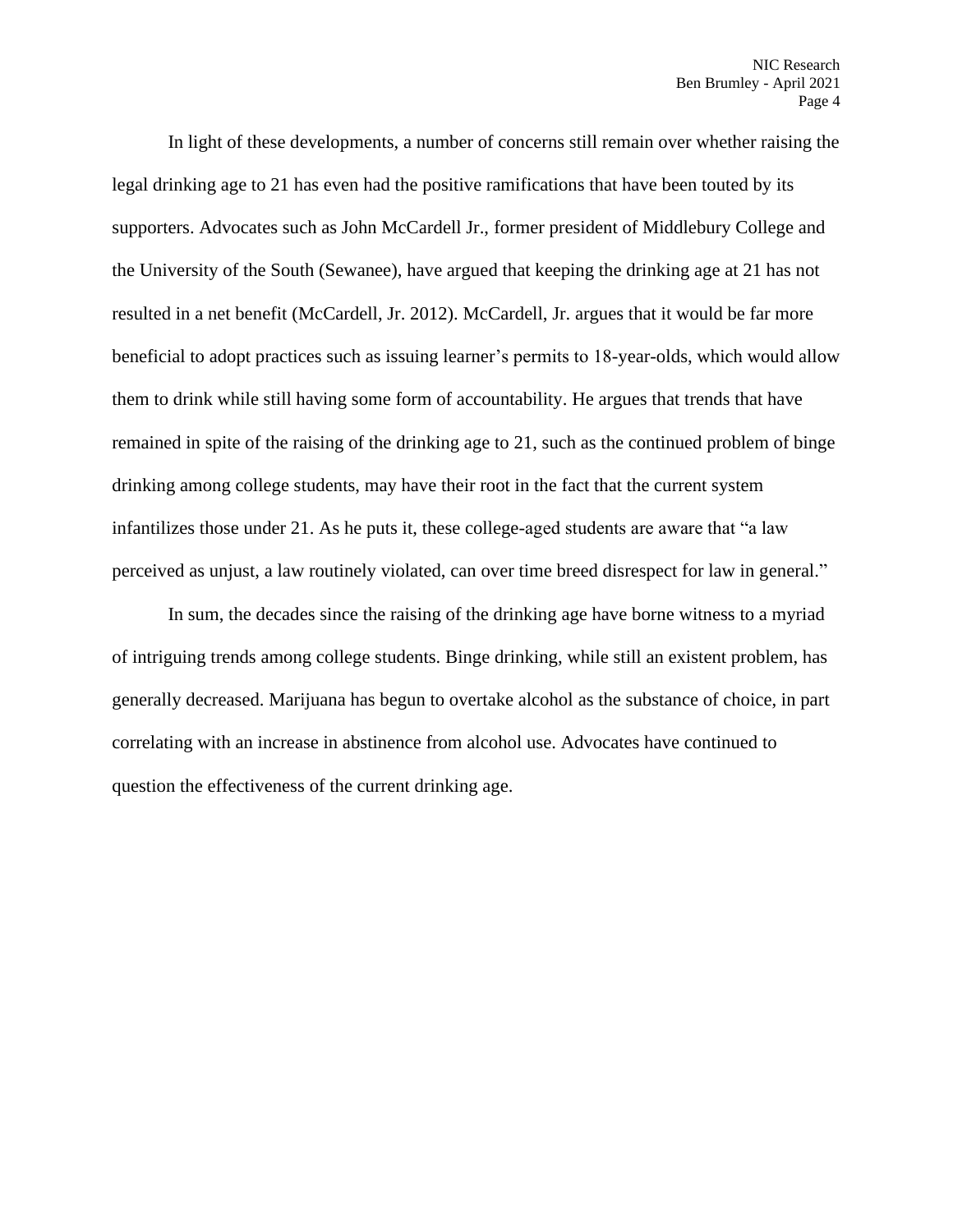## **Works Cited**

State of Colorado. Amendment 64 Implementation. At: [https://www.colorado.gov/pacific/sites/default/files/13%20Amendment%2064%20LEGIS.pdf.](https://www.colorado.gov/pacific/sites/default/files/13%20Amendment%2064%20LEGIS.pdf) Retrieved April 2021.

Esteban McCabe, S., Arterberry, B., Dickinson, K., Evans-Polce, R., Ford, J., Ryan, J., Schepis, T. (Oct 2020). Assessment of Changes in Alcohol and Marijuana Abstinence, Co-Use, and Use Disorders Among US Young Adults From 2002 to 2018. Journal of the American Medical Association. 175(1):64-72 At: [https://jamanetwork.com/journals/jamapediatrics/article](https://jamanetwork.com/journals/jamapediatrics/article-abstract/2771635.%20Retrieved%20April%202021)[abstract/2771635. Retrieved April 2021.](https://jamanetwork.com/journals/jamapediatrics/article-abstract/2771635.%20Retrieved%20April%202021)

Meier, M. H., Caspi, A., Ambler, A., Harrington, H., Houts, R., Keefe, R., McDonald, K., Ward, A., Poulton, R., and Moffitt, T. (August 27, 2012). Persistent cannabis users show neuropsychological decline from childhood to midlife. Proceedings of the National Academic of Sciences of the United States of America, 109 (40). At: <https://pubmed.ncbi.nlm.nih.gov/22927402/> Retrieved: April 2021.

National Institute on Drug Abuse. Trends and Statistics. At [https://www.drugabuse.gov/drug](https://www.drugabuse.gov/drug-topics/trends-statistics)[topics/trends-statistics.](https://www.drugabuse.gov/drug-topics/trends-statistics) Retrieved April 2021.

Rense, S. (April 2021). Here are all the states that have legalized weed in the US. Esquire Magazine. At: [https://www.esquire.com/lifestyle/a21719186/all-states-that-legalized-weed-in](https://www.esquire.com/lifestyle/a21719186/all-states-that-legalized-weed-in-us/)[us/](https://www.esquire.com/lifestyle/a21719186/all-states-that-legalized-weed-in-us/) Retrieved April 2021.

Romero, T. (October 13, 2020). College students are drinking less but smoking more weed. Philly Voice. At: [https://www.phillyvoice.com/college-students-alcohol-marijuana-drug-use](https://www.phillyvoice.com/college-students-alcohol-marijuana-drug-use-statistics-young-adults-research-study/)[statistics-young-adults-research-study/](https://www.phillyvoice.com/college-students-alcohol-marijuana-drug-use-statistics-young-adults-research-study/) Retrieved: April 2021.

SAMHSA, Center for Behavioral Statistics and Quality. (2019). National Survey on Drug Use and Health, Table 6.21B—Types of Illicit Drug, Tobacco Product, and Alcohol Use in Past Month among Persons Aged 18 to 22, by College Enrollment Status and Gender: Percentages, 2018 and 2019. Substance Abuse and Mental Health Services Administration. At: [https://www.samhsa.gov/data/sites/default/files/reports/rpt29394/NSDUHDetailedTabs2019/NS](https://www.samhsa.gov/data/sites/default/files/reports/rpt29394/NSDUHDetailedTabs2019/NSDUHDetTabsSect6pe2019.htm#tab6-21b) [DUHDetTabsSect6pe2019.htm#tab6-21b.](https://www.samhsa.gov/data/sites/default/files/reports/rpt29394/NSDUHDetailedTabs2019/NSDUHDetTabsSect6pe2019.htm#tab6-21b) Retrieved April 2021.

Schulenberg, J., Johnston, L., O'Malley, P., Bachman, J., Miech, R., Patrick, M. (March 2019). Monitoring the future: National survey results of drug use, 1975-2019, Volume II College Students and Adults Ages 19-60. The University of Michigan Institute for Social Research. At: [http://www.monitoringthefuture.org/pubs/monographs/mtf-vol2\\_2019.pdf.](http://www.monitoringthefuture.org/pubs/monographs/mtf-vol2_2019.pdf) Retrieved April 2021.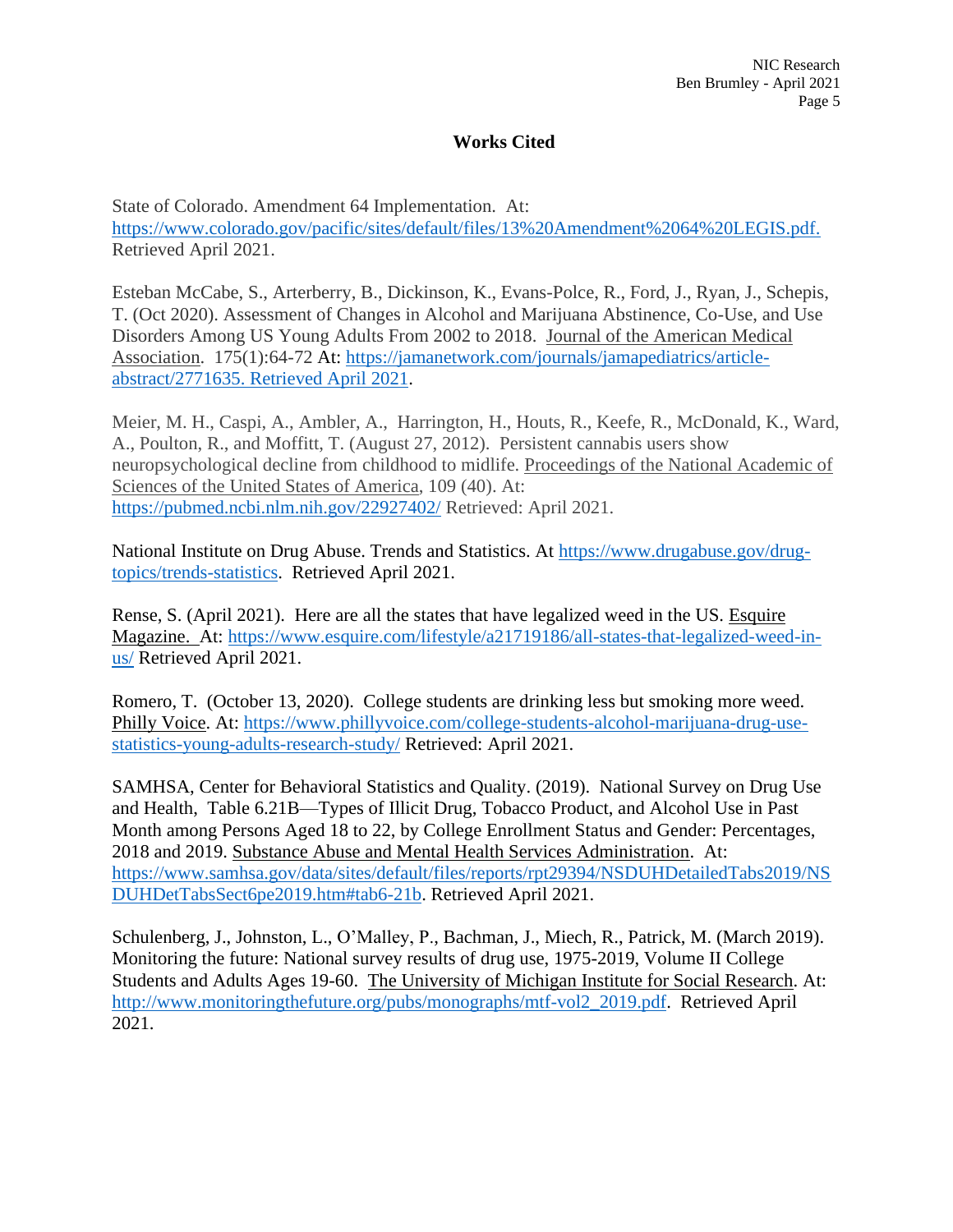Serdula, M., Brewer, R., Gillespie, C., Denny, C., and Mokdad, A. (May 1, 2004). Trends in alcohol use and binge drinking, 1985-1999: Results of a multi-state study. American Journal of Preventive Medicine. V. 26 (4): P. 294-298. At: [https://www.ajpmonline.org/article/S0749-](https://www.ajpmonline.org/article/S0749-3797(03)00393-3/fulltext) [3797\(03\)00393-3/fulltext](https://www.ajpmonline.org/article/S0749-3797(03)00393-3/fulltext)

Slutske, W. S. (Mar 2005). Alcohol use disorders among US college students and their noncollege-attending peers. Archives of General Psychiatry, 62 (3): p. 321-327. At: <https://pubmed.ncbi.nlm.nih.gov/15753245/> Retrieved April 2021.

Tietjen, D. (July 17, 2014). Why 21: A look at our nation's drinking age. Boston.com At: [https://www.boston.com/culture/health/2014/07/17/why-21-a-look-at-our-nations-drinking-age.](https://www.boston.com/culture/health/2014/07/17/why-21-a-look-at-our-nations-drinking-age) Retrieved: April 2021.